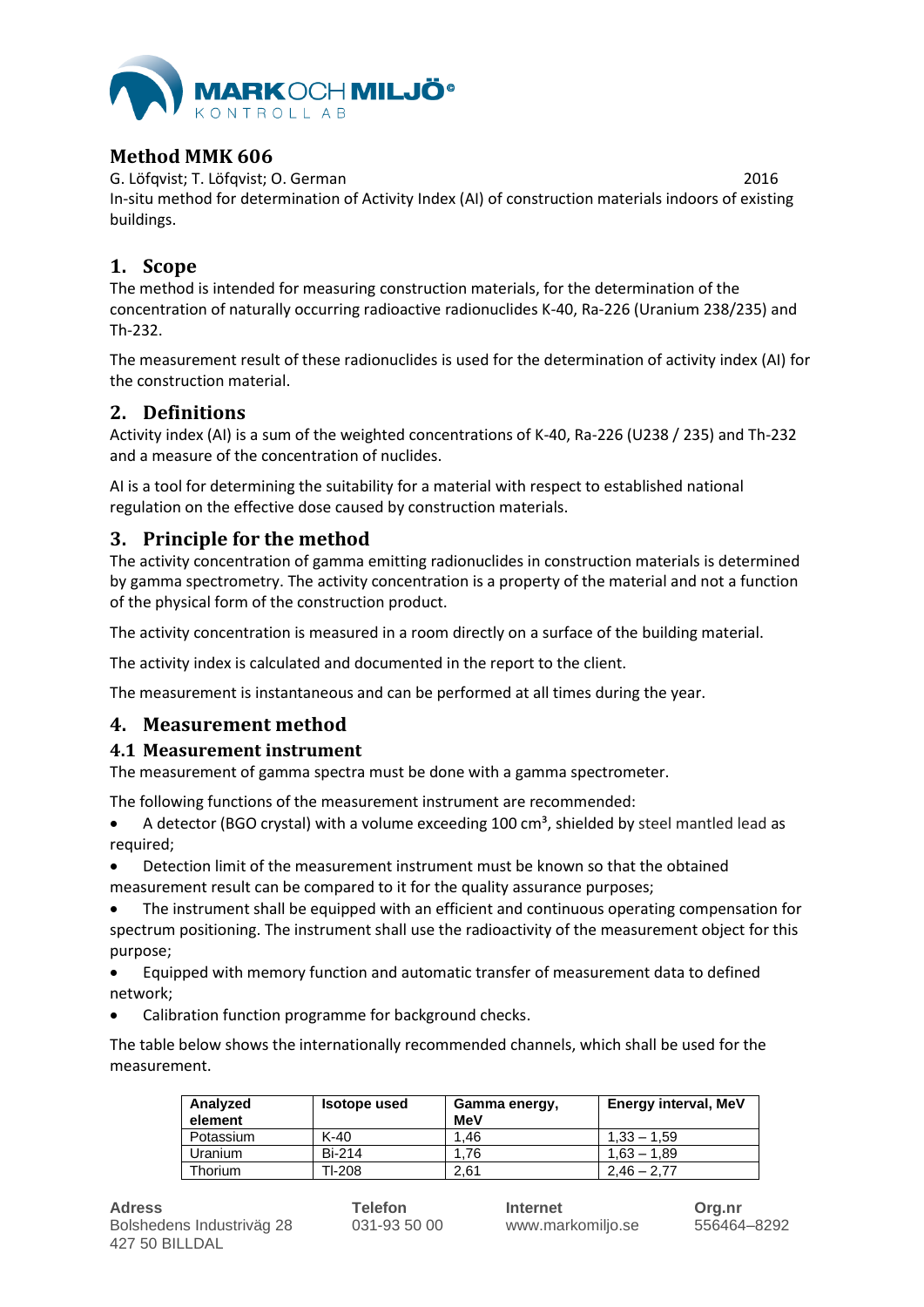

# **4.2 Calibration**

The calibration must be performed by the instrument manufacturer or another authorized party and must be carried out with at least a two-year interval.

The calibration certificate must show traceability to the primary calibration source for NORM according to IAEA/AL/148.

### **4.3 Principle for the measurement**

The measurement shall be carried out directly on the surface of the construction material with a measurement instrument.

The measurement is performed on c/c dimensions of the area (walls/floor/ceiling = 6 measurement points) in a room.

If the area has interruptions for windows, doors or alike, a measurement point should be selected in the middle of the largest uninterrupted part of the surface.

### **4.4 Measurement place and measurement time**

### **4.4.1 Measurement place**

Measurement in dwellings shall be carried out in rooms where inhabitants stay more than temporarily ex. living rooms, bedrooms, and eating/cooking areas.

Measurements at workplaces should be carried out in rooms/facilities where staff stays more than temporarily ex., facilities/rooms where daily operations are carried out, as well as other staff-spaces and dining rooms.

### **4.4.2 Measurement time**

Measurement time minimum = 300 seconds per measurement point.

The measurements shall be carried out at least twice on each point.

### **4.5 Background correction**

A required collimated gamma spectrometer provides possibility of a  $2\pi$  measurement to be performed at a measuring point within a  $4\pi$  situation. This only is possible if is the distance to the nearest surface exceeds 1 meter.

No correction of the reported values is needed other than within the measurement uncertainty calculation.

# **5. Table for calculation of activity concentration**

The element U-Uranium in the calculations  $(C_{Ra})$  refers to the content of radium or equivalent amount of uranium

| <b>Element</b>      |       | Content   Activity, Bq/kg |
|---------------------|-------|---------------------------|
| $K -$ Potassium     | 1 $%$ | 313                       |
| U - Uranium 238/235 | 1 ppm | $12,35*$                  |
| $T - Thorium$       | 1 ppm | 4,06*                     |

# **6. Calculation of mean activity concentration**

The result is given in the mean value for all measurements (measuring points).

The calculation is performed in 3 steps as follows:

*Step 1* Measurement of individual measurement points = Mean activity concentration value of individual measurement point.

*Step 2* Measuring mean value measuring point no  $(1 + 2 + 3 + 4 + 5 + 6) \div 6 =$  measured average value.